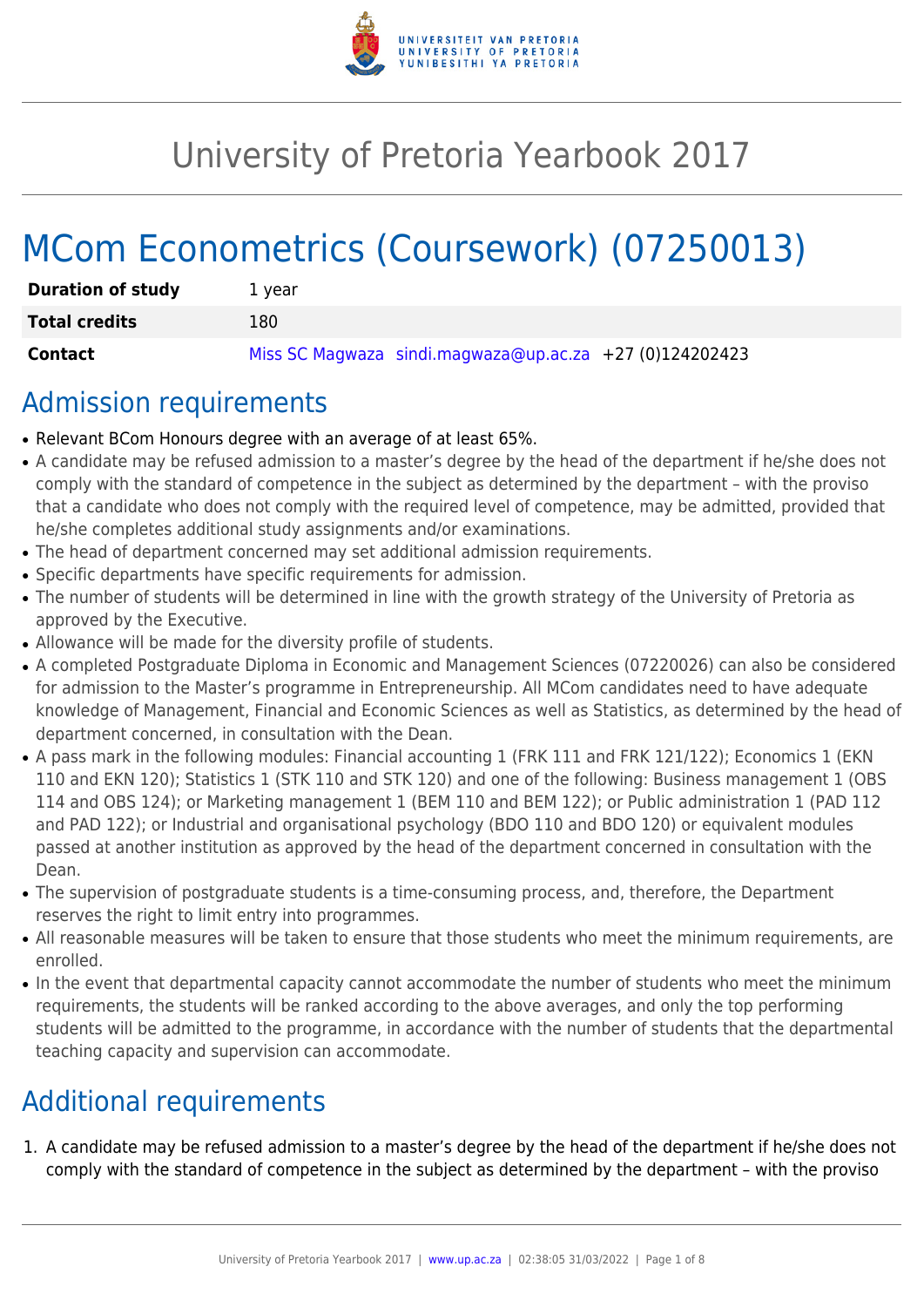

that a candidate who does not comply with the required level of competence, may be admitted, provided that he/she completes additional study assignments and/or examinations.

- 2. The head of department concerned may set additional admission requirements.
- 3. Specific departments have specific requirements for admission.
- 4. The number of students will be determined in line with the growth strategy of the University of Pretoria as approved by the Executive.
- 5. Allowance will be made for the diversity profile of students.
- 6. A completed Postgraduate Diploma in Economic and Management Sciences can also be considered for admission to the Master's programme in Entrepreneurship.

All MCom candidates need to have adequate knowledge of Management, Financial and Economic Sciences as well as Statistics, as determined by the head of department concerned, in consultation with the Dean. A pass mark in the following modules:

- Financial accounting 1 (FRK 111 and FRK 121/122);
- Economics 1 (EKN 110 and EKN 120):
- Statistics 1 (STK 110 and STK 120) and one of the following:
- Business management 1 (OBS 114 and OBS 124); or
- Marketing management 1 (BEM 110 and BEM 122); or
- Public administration 1 (PAD 112 and PAD 122); or
- Industrial and organisational psychology (BDO 110 and BDO 120) or equivalent modules passed at another institution as approved by the head of the department concerned in consultation with the Dean.

# **Capacity limitations**

- The supervision of postgraduate students is a time-consuming process, and, therefore, the Department reserves the right to limit entry into programmes.
- All reasonable measures will be taken to ensure that those students who meet the minimum requirements, are enrolled.
- In the event that departmental capacity cannot accommodate the number of students who meet the minimum requirements, the students will be ranked according to the above averages, and only the top performing students will be admitted to the programme, in accordance with the number of students that the departmental teaching capacity and supervision can accommodate.

# Other programme-specific information

Research methodology 801 (EBW 801) is a prerequisite for the mini-dissertation. The module does not carry any credits.

Any other module on master's level approved by the head of department can constitute an elective.

Candidates who consider pursuing a doctoral degree are required to complete the MPhil (Economics).

A minimum number of at least five candidates are required to register before a module is presented.

The department furthermore reserves the right not to present a module if the particular expertise in that module is not available in the department for that year.

Each candidate is only allowed to register twice for a particular module. Exam entry in all subjects requires a minimum 40%. In order to continue on the programme, all students must receive exam entry in every module. Students cannot be registered on the programme more than two years.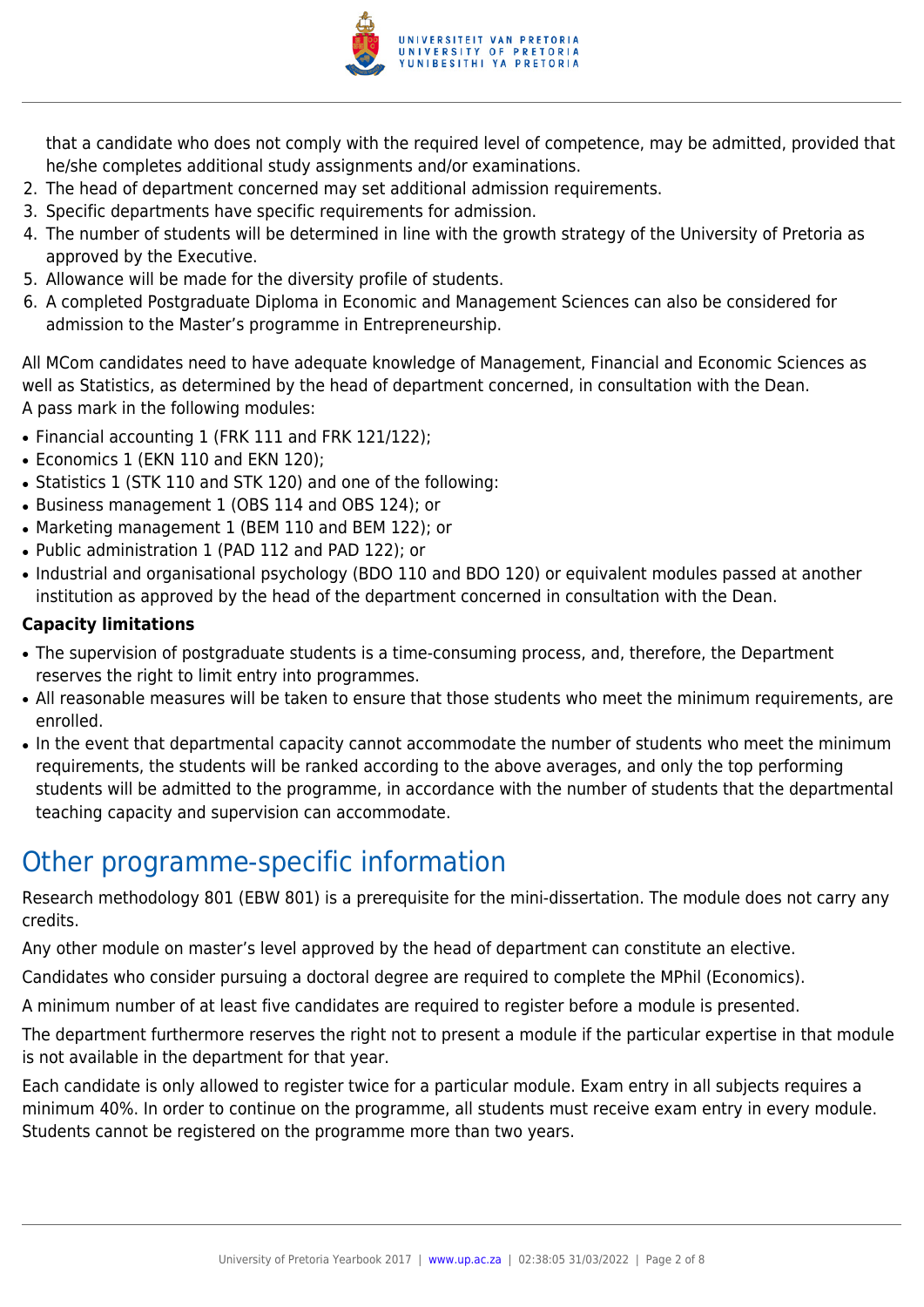

All students accepted into the programme will be required to attend an intensive Mathematics and Statistics session. At the end of this session, students will be required to write an exam. Those students who fail the exam and those who did not attend the abovementioned session will be deregistered from the programme. The Department will also reserve the right to request that those students who have failed or did not attend the Mathematics and Statistics session enrol for appropriate modules before they will be allowed to continue with the master's programme.

### **Capacity limitations**

- The supervision of postgraduate students is a time-consuming process, and, therefore, the Department reserves the right to limit entry into programmes.
- All reasonable measures will be taken to ensure that those students who meet the minimum requirements, are enrolled.
- In the event that departmental capacity cannot accommodate the number of students who meet the minimum requirements, the students will be ranked according to the above averages, and only the top performing students will be admitted to the programme, in accordance with the number of students that the departmental teaching capacity and supervision can accommodate.
- The Department of Economics is serious about the need to develop students from previously disadvantaged backgrounds, and, therefore, additional marks, allowing for an increase in the average of up to two percentage points will be allocated to South African students from previously disadvantaged backgrounds.
- The Department of Economics also accepts that it has a responsibility to provide its own students with a seamless educational experience, and, therefore, additional marks, allowing for an increase in the average of up to one percentage point, will be allocated to students who previously studied at the University of Pretoria.

# Examinations and pass requirements

The pass mark for both a dissertation and a mini-dissertation is 50%. The provisions regarding pass requirements for dissertations, contained in General Regulation G.12.2, apply mutatis mutandis to minidissertations. A pass mark of at least 50% is required in the examination of each module.

# Research information

The research component comprises the writing of a mini-dissertation. The postgraduate programme manager will appoint a supervisor, based on the mutual interests of the candidate and the supervisor. Once a supervisor agrees to work with a candidate, the candidate will continue to work under the guidance of his/her supervisor to complete the research and to develop and finalise a mini-dissertation according to departmental guidelines and regulations.

The dissertation contributes 67% towards the total requirements for the degree.

## **Dissertations/mini-dissertations/research reports, curricula and modules**

1. The degree programme requires that a dissertation/mini-dissertation/research article must be submitted in a field of study chosen from the fields covered for the honours degree, provided that the Dean may, on the recommendation of the head of department concerned, approve the replacement of the required dissertation by the successful completion of a prescribed number of module credits and a mini-dissertation/research article.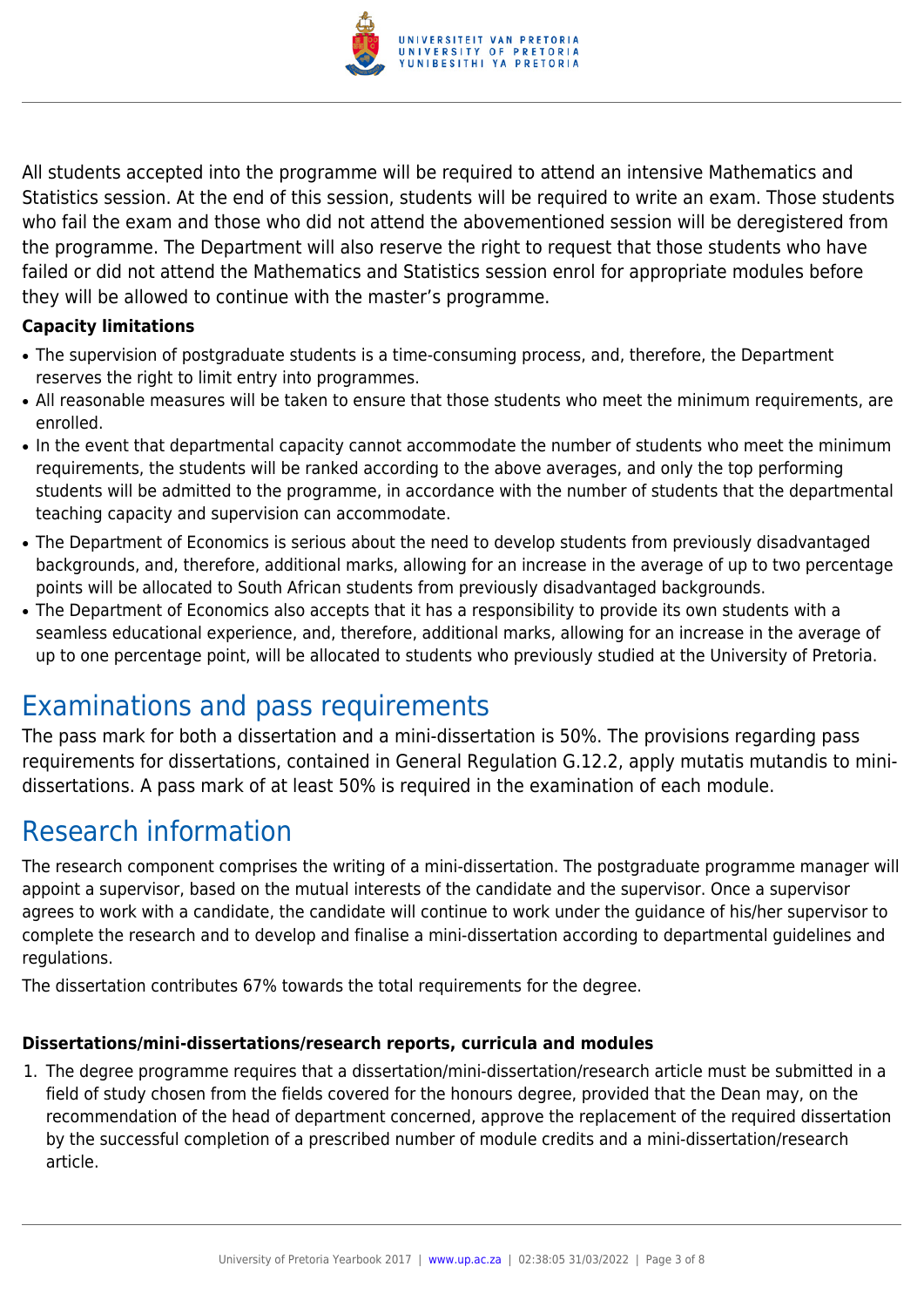

- 2. Information on modules, credits and syllabi is available, on request, from the head of department concerned.
- 3. A module in Research Methodology is compulsory in all programmes. The Dean may, on the recommendation of the head of department concerned, waive the prerequisites.
- 4. Sufficient number of bound copies of the thesis/dissertation must be submitted to the Head: Student Administration for examination, after permission is granted by the supervisor.

#### **Article for publication**

A dean may require, before or on submission of a dissertation, the submission of a draft article for publication to the supervisor. The draft article should be based on the research that the student has conducted for the dissertation and be approved by the supervisor concerned. The supervisor should then have the opportunity to take the paper through all the processes of revision and resubmission as may be necessary and/or appropriate in order to achieve publication.

#### **Submission of dissertation**

A dissertation is submitted to the Head: Student Administration, before the closing date for the various graduation ceremonies as announced annually.

For examination purposes, a student must, in consultation with the supervisor, submit a sufficient number of bound copies of the dissertation, printed on good quality paper and of good letter quality, to the Head: Student Administration. Permission to submit the dissertation in unbound form may be obtained from the supervisor concerned on condition that a copy of the final approved dissertation is presented to the examiners in bound format or electronic format.

In addition to the copies already mentioned, each successful student must submit a bound paper copy as well as two electronic copies of the approved dissertation to the Head: Student Administration in the format specified by the faculty and in accordance with the minimum standards set by the Department of Library Services, before 15 February for the Autumn graduation ceremonies and before 15 July for the Spring graduation ceremonies, failing which the degree will only be conferred during a subsequent series of graduation ceremonies.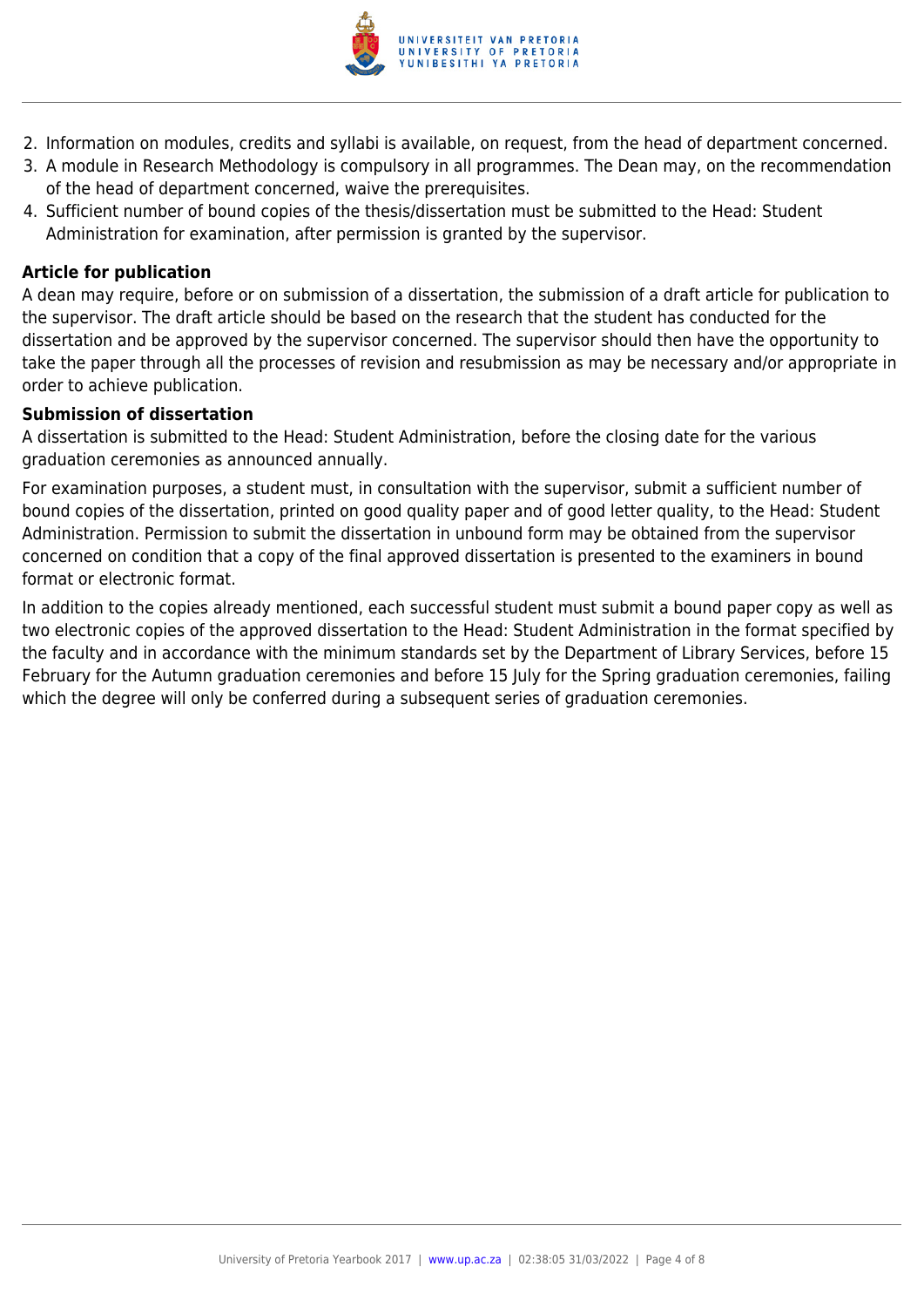

# Curriculum: Final year

**Minimum credits: 210**

# **Core modules**

# **Mini-dissertation: Econometrics 895 (EKT 895)**

| <b>Module credits</b>         | 120.00                                     |
|-------------------------------|--------------------------------------------|
| <b>Prerequisites</b>          | Only for students in relevant programme    |
| Language of tuition           | Separate classes for Afrikaans and English |
| <b>Academic organisation</b>  | <b>Economics</b>                           |
| <b>Period of presentation</b> | Year                                       |

# **Research methodology 801 (EBW 801)**

| <b>Module credits</b>         | 0.00                                         |
|-------------------------------|----------------------------------------------|
| <b>Service modules</b>        | Faculty of Natural and Agricultural Sciences |
| <b>Prerequisites</b>          | No prerequisites.                            |
| <b>Contact time</b>           | 1 lecture per week                           |
| <b>Language of tuition</b>    | Separate classes for Afrikaans and English   |
| <b>Academic organisation</b>  | <b>EMS Dean's Office</b>                     |
| <b>Period of presentation</b> | Year                                         |

### **Module content**

The following broad themes are covered:

- An overview of the research process to be followed and the outcomes required of postgraduate students;
- Foundational skills for postgraduate students;
- What is research?;
- What is a theory and how can I ensure that my study makes a clear theoretical contribution?;
- An overview of the structure of a research proposal;
- Identifying and evaluating possible research topics;
- Delineating the scope of a study;
- Writing a literature review;
- Choosing an appropriate inquiry strategy (research approach) for a study;
- Writing the research design and methods section of a research proposal.

## **Microeconomics 812 (EKN 812)**

| <b>Module credits</b>  | 10.00                                        |
|------------------------|----------------------------------------------|
| <b>Service modules</b> | Faculty of Natural and Agricultural Sciences |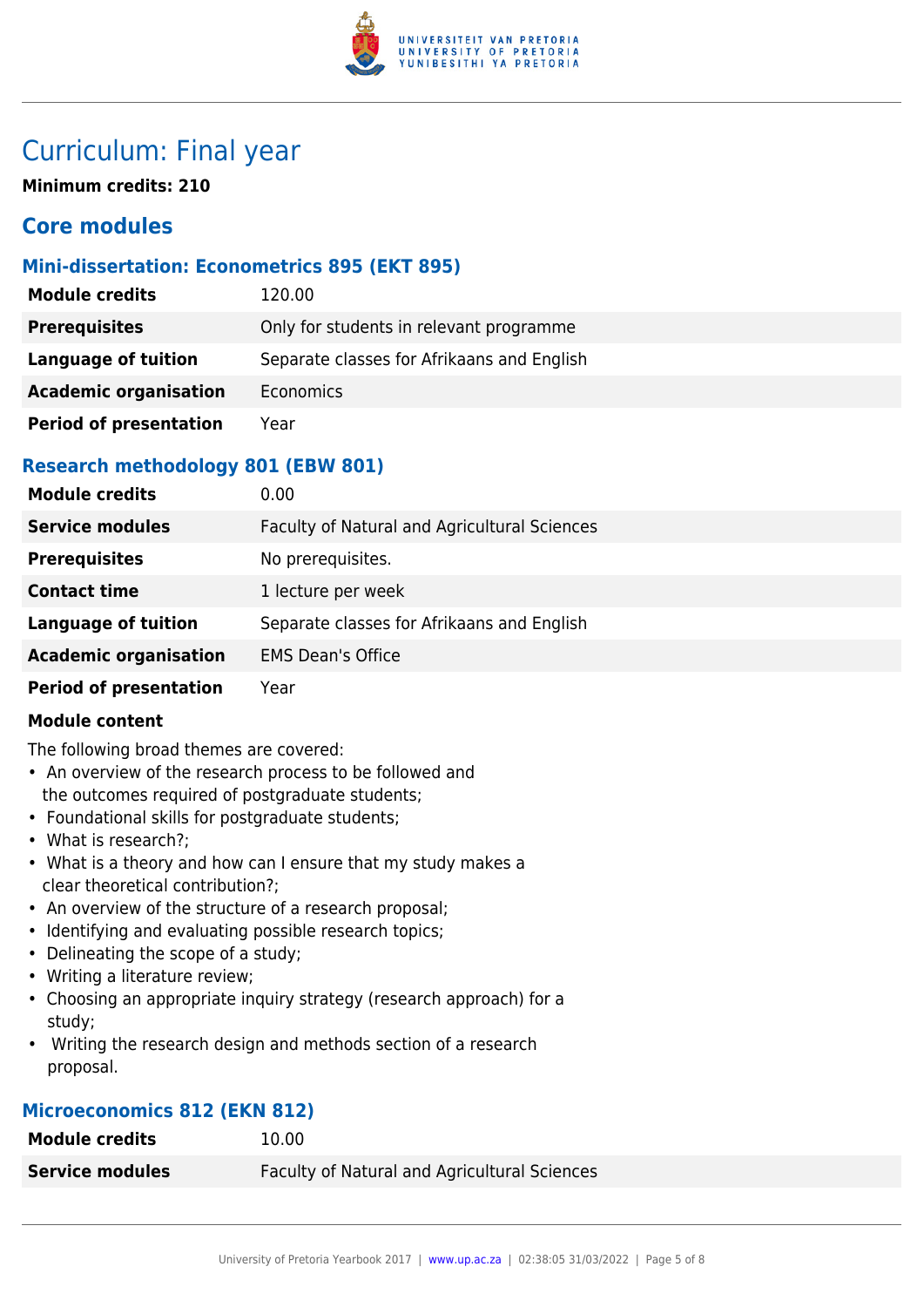

| <b>Prerequisites</b>          | Only for students in relevant programme |
|-------------------------------|-----------------------------------------|
| <b>Contact time</b>           | 2 lectures per week                     |
| Language of tuition           | Module is presented in English          |
| <b>Academic organisation</b>  | Economics                               |
| <b>Period of presentation</b> | Semester 1                              |

#### **Module content**

The module will first expose students to knowledge related to how individual consumers and firms behave under a very strict set of circumstances. Toward the end of the semester, the module will then begin to examine behaviour under less strict assumptions. The module covers in detail, firm behaviour, consumer behaviour, general equilibrium, behaviour under uncertainty and risk, strategic behaviour, information, game theory and to a lesser extent, the interaction between the government and the individual.

### **Macroeconomics 813 (EKN 813)**

| <b>Module credits</b>         | 10.00                                        |
|-------------------------------|----------------------------------------------|
| <b>Service modules</b>        | Faculty of Natural and Agricultural Sciences |
| <b>Prerequisites</b>          | Only for students in relevant programme      |
| <b>Contact time</b>           | 1 other contact session per week             |
| <b>Language of tuition</b>    | Module is presented in English               |
| <b>Academic organisation</b>  | Economics                                    |
| <b>Period of presentation</b> | Semester 1 or Semester 2                     |

#### **Module content**

The basic framework for this module will be infinitely-lived dynamic stochastic and non-stochastic macro models in both discrete and continuous time frames. Overlapping generation models will also be used to deal with certain topics. Topics include:

- The Lucas Critique
- Growth models
- Expectations
- Business cycles
- Basics of a new Keynesian business cycle model
- Overlapping generations models

### **Econometrics 813 (EKT 813)**

| <b>Module credits</b>         | 10.00                                   |
|-------------------------------|-----------------------------------------|
| <b>Prerequisites</b>          | Only for students in relevant programme |
| <b>Contact time</b>           | 1 practical per week                    |
| <b>Language of tuition</b>    | Module is presented in English          |
| <b>Academic organisation</b>  | Economics                               |
| <b>Period of presentation</b> | Semester 1 or Semester 2                |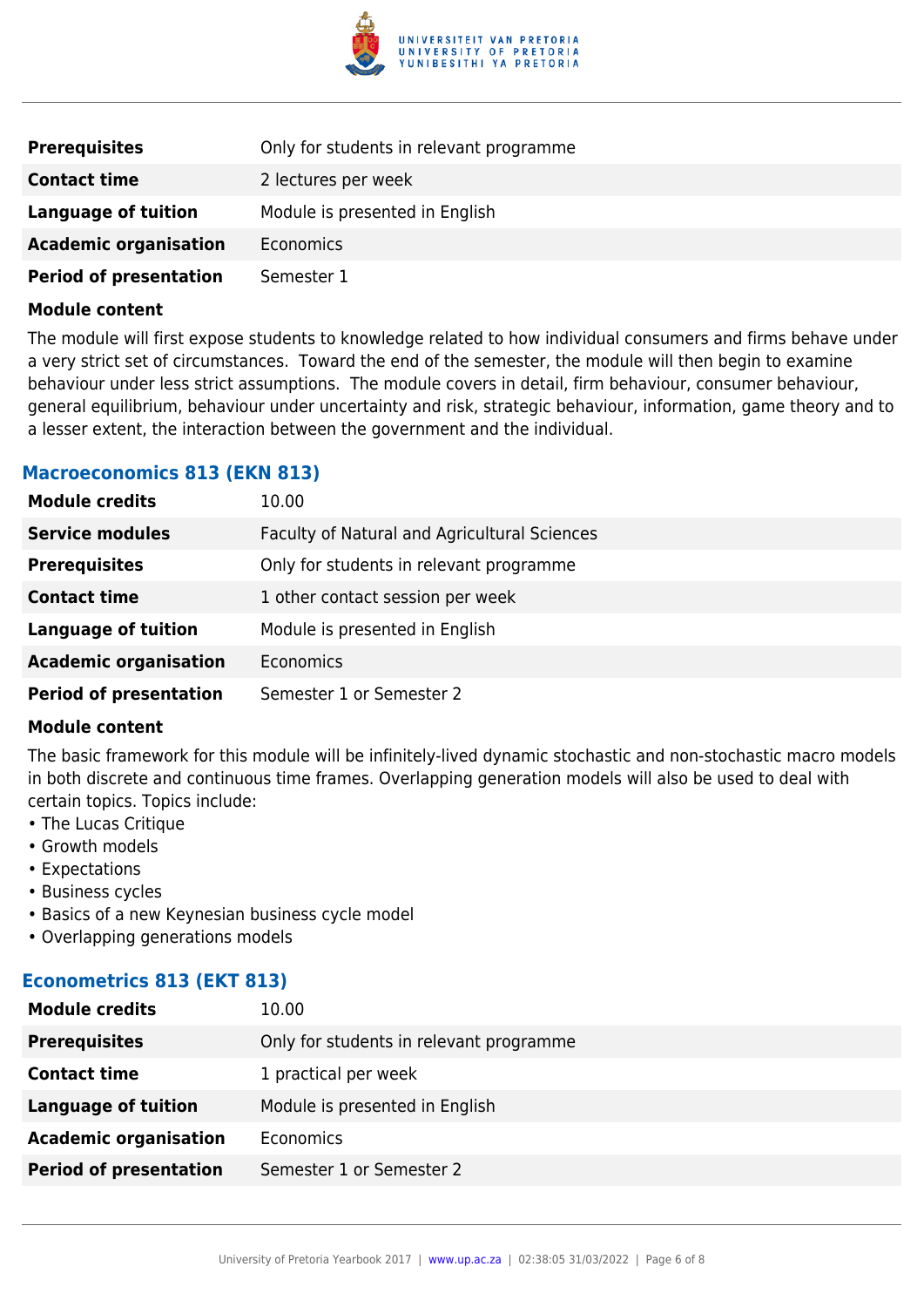

### **Econometrics 816 (EKT 816)**

| <b>Module credits</b>         | 10.00                                     |
|-------------------------------|-------------------------------------------|
| <b>Prerequisites</b>          | Only for students in relevant programme   |
| <b>Contact time</b>           | 1 practical per week, 2 lectures per week |
| <b>Language of tuition</b>    | Module is presented in English            |
| <b>Academic organisation</b>  | Economics                                 |
| <b>Period of presentation</b> | Semester 1 or Semester 2                  |

# **Elective modules**

#### **International trade 804 (EKN 804)**

| <b>Module credits</b>         | 10.00                                   |
|-------------------------------|-----------------------------------------|
| <b>Prerequisites</b>          | Only for students in relevant programme |
| <b>Contact time</b>           | 1 lecture per week                      |
| <b>Language of tuition</b>    | Module is presented in English          |
| <b>Academic organisation</b>  | Economics                               |
| <b>Period of presentation</b> | Semester 2                              |

#### **Module content**

Evidence over the last fifty years has shown that trade remains the engine for growth and development across the world and for almost each individual country. This module comprises a thorough analysis of international trade with an emphasis on trade theory, growth and development. It exposes students to the critical issues that policymakers grapple with on a day-to-day basis (WTO issues) and extends the international trade theory to policymaking. Furthermore, an understanding of the circumstances within which international trade policy is made in developing countries with particular reference to South Africa.

### **Econometrics 814 (EKT 814)**

| <b>Module credits</b>         | 10.00                                   |
|-------------------------------|-----------------------------------------|
| <b>Prerequisites</b>          | Only for students in relevant programme |
| <b>Contact time</b>           | 1 lecture per week                      |
| Language of tuition           | Module is presented in English          |
| <b>Academic organisation</b>  | <b>Economics</b>                        |
| <b>Period of presentation</b> | Semester 1                              |